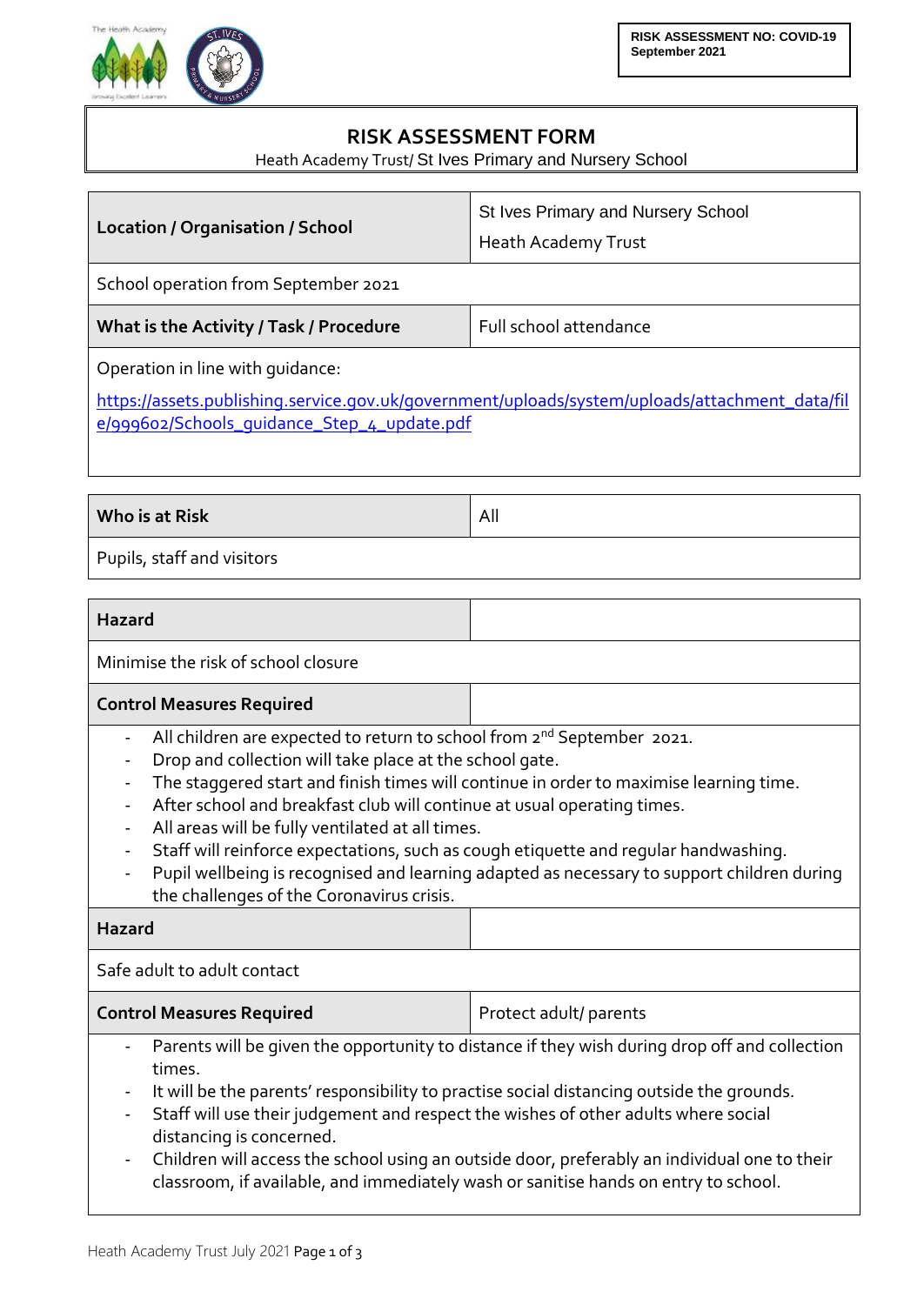

**Hazard** Minimise contamination of virus

Risk of contamination on site

| <b>Control Measures Required</b> | Identify control measure to manage hazard |
|----------------------------------|-------------------------------------------|
|----------------------------------|-------------------------------------------|

- Anyone with symptoms should follow the latest quidance.
- All staff members will conduct twice weekly lateral flow testing and reporting as directed by the government.
- Regular handwashing takes place, throughout the day, for at least 20 seconds in line with guidance.
- Hand sanitisers are readily available.
- Children are actively informed not to touch their face and to dispose of tissues immediately, then wash hands after use. Cough etiquette is actively taught.
- Areas are well ventilated at all times, with windows and doors open, if possible.
- Outdoor access into rooms is used if possible.
- Communication with cleaning contractors will ensure high standards of hygiene and cleaning are maintained daily.
- In the case of any confirmed cases, we will follow the latest guidance and seek advice from Public Health/DfE. Recommended procedures will be strictly followed.
- If advised by authorities to reintroduce tighter restrictions in school, these will put in place as directed.

| <b>Hazard</b>                                                                                   | Staff risk- adult to adult                |  |
|-------------------------------------------------------------------------------------------------|-------------------------------------------|--|
| Minimise the risk to the workforce                                                              |                                           |  |
| <b>Control Measures Required</b>                                                                | Identify control measure to manage hazard |  |
| Social distance will be at the discretion of staff.<br>Wellbeing and anxiety will be respected. |                                           |  |
| Personal hand sanitiser will be available to staff.                                             |                                           |  |
| Masks, aprons, visors, and gloves are available, if required.                                   |                                           |  |

Nursery 'settle' sessions will take place outside the main nursery hours, if possible.

Safeguarding, safety and wellbeing remain a high priority **Control Measures Required** Keeping Children Safe in Education is followed. The Heath Academy Trust Child Protection Policy is followed. 'My Concern' is used as the main system for child protection concerns.

The curriculum is tailored to support PHSE and wellbeing as a focus.

Attendance will be encouraged and normal non-attendance referrals will be made if necessary.